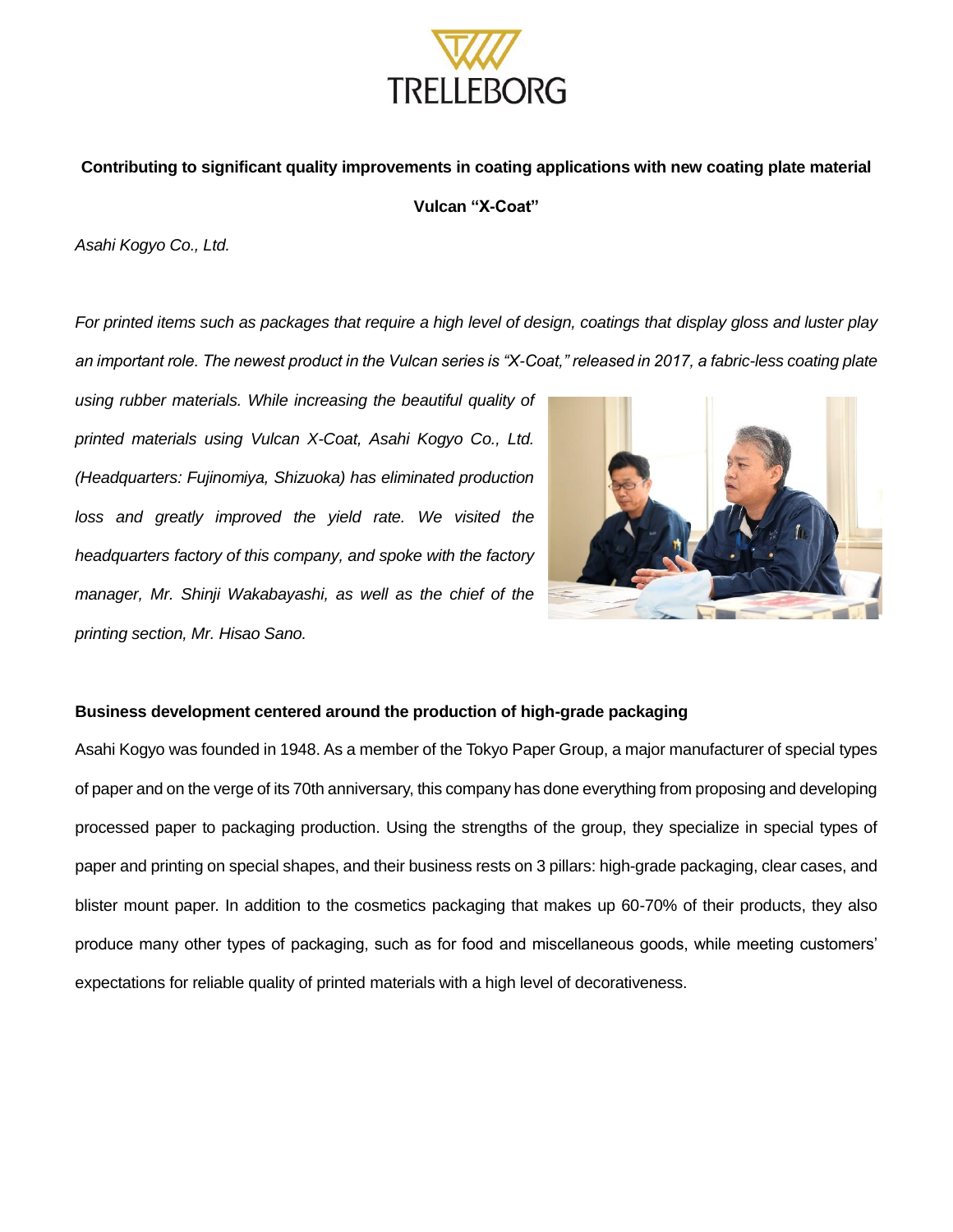

In August of 2018, Asahi introduced a new major machine, the RMGT10 (Ryobi MHI). Sales, development, and production departments cooperated on this major facility update project which took about 2.5 years from selecting

a manufacturer, through testing the machine, to planning its placement in the factory. "Up till now we did UV coating using a DAIYA3D2 + UV (Mitsubishi), but if the coater has RMGT10 built in, it can even do in-line coating. We aimed for a large increase in production efficiency with this new system," says factory manager Mr. Wakabayashi.



#### **Experiencing the quality advantages of the Vulcan X-Coat finish**

For many years, Asahi used a coater printing material that was produced by another company. Mr. Sano, the chief of the printing section, says, "Since there was no other printing material in the same price range, it wasn't possible for me to compare, but I felt there were issues with the uneven thickness of the coating varnish and the differences in adhesive strength when cutting."

It was Spring of 2018 when a sales person from Gadelius introduced the Vulcan X-Coat. Up till then, resin sheets had been the standard surface for coater printing material, but a major characteristic of Vulcan X-Coat is the use of NBR rubber as a material, which is similar in flexibility to a blanket. This was a product that attracted increasing attention from various printing companies, who wondered what would happen when varnish was put on a different material. Asahi Kogyo started testing samples earlier than other companies for a new product in the Vulcan Series, which has an established reputation for its blankets.

"When we tried using it, we found that there was a clear difference in gloss and luster compared with other companies. Of course, if you use varnish it will add gloss, but coating with Vulcan X-Coat was extremely smooth compared to the narrow bumps left in the surface up till then. I wondered how the finish could be so different just using a different printing material," says Mr. Sano with some surprise.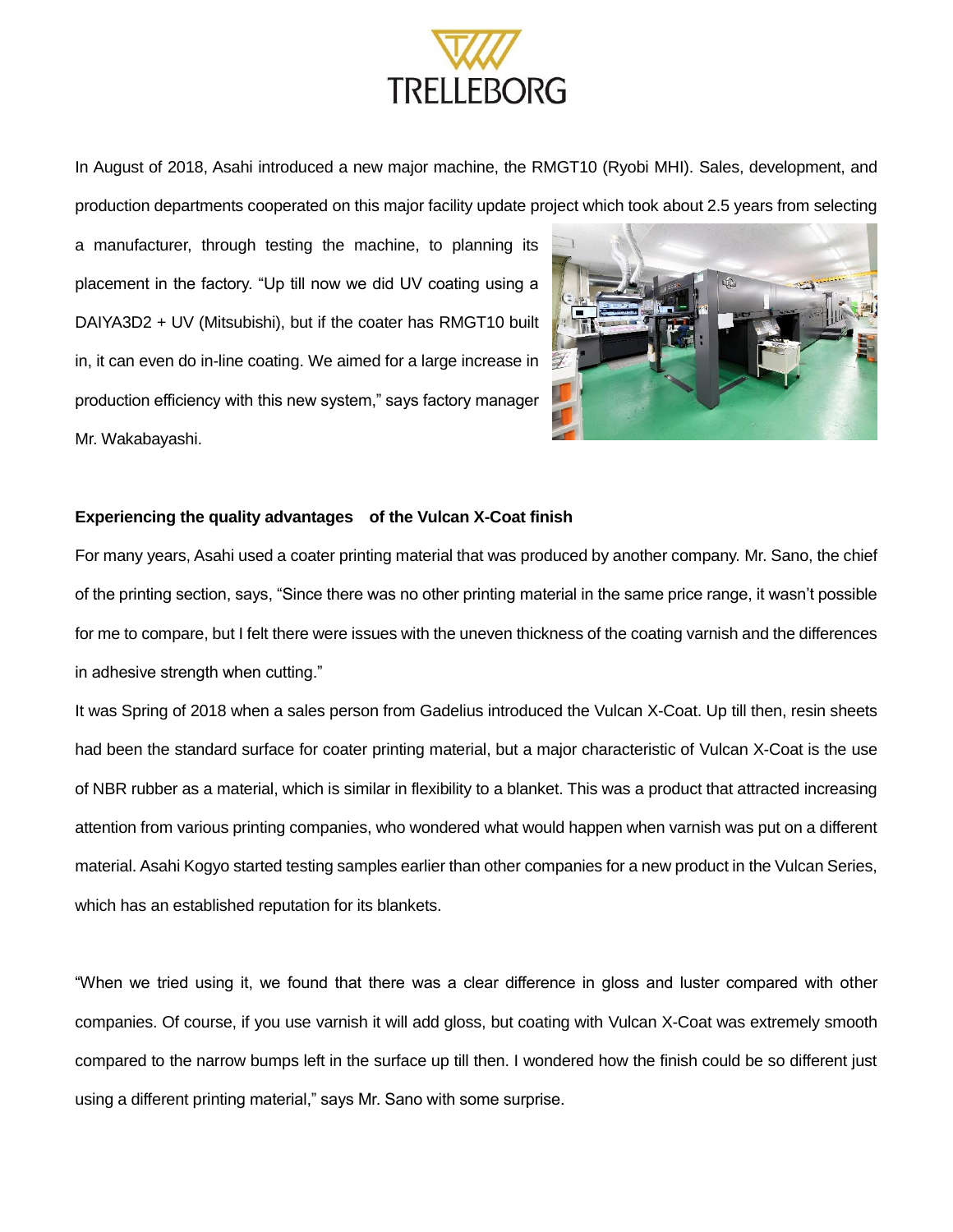

### **Superiority of surface strength and resistance to adhesion of dirt**

In using Vulcan X-Coat, Asahi has carefully considered the difficulty of peeling and the appropriateness of CAD. The coater printing material is cut according to the diagram drawn in CAD, and unnecessary parts are peeled off by hand, but the adhesive between surface and bottom layer is insufficient and places that should be left behind

are accidentally peeled off. "In that regard, Vulcan X-Coat is firmly attached, and can be cut correctly, leaving behind the necessary parts. There is a trick to peeling since the adhesive strength is so high, but the cut surfaces are clean, and there is no issue with varnish seeping in through the cut edges and reducing durability like there is with conventional products," says Mr. Sano.



In addition, the company found another great benefit is that the high level of smoothness makes it difficult for dust and dirt to adhere. Since dirt in the varnish can't be detected in the inspection, it can easily cause a defect. Up till now, dirt was frequently found during in-house inspections, and printing would have to be done again, which was a burden for the factory. Since the company handles many special types of paper, the loss of paper was also a great loss from a cost perspective, and the time lost while the operator had to stop the machine and remove the dirt also reduced productivity. After changing to Vulcan X-Coat, reprinting due to the adherence of dirt has mostly disappeared, says Mr. Wakabayashi with great satisfaction.

"After the RMGT10 test operation was finished, and started to be used in regular production, the significance of using Vulcan X-Coat was great. After we introduced the 8-color + coating machine, I thought that I wanted to maximize the utilization of that ability, because a material that reduces production loss is very important," says Mr. Wakabayashi.